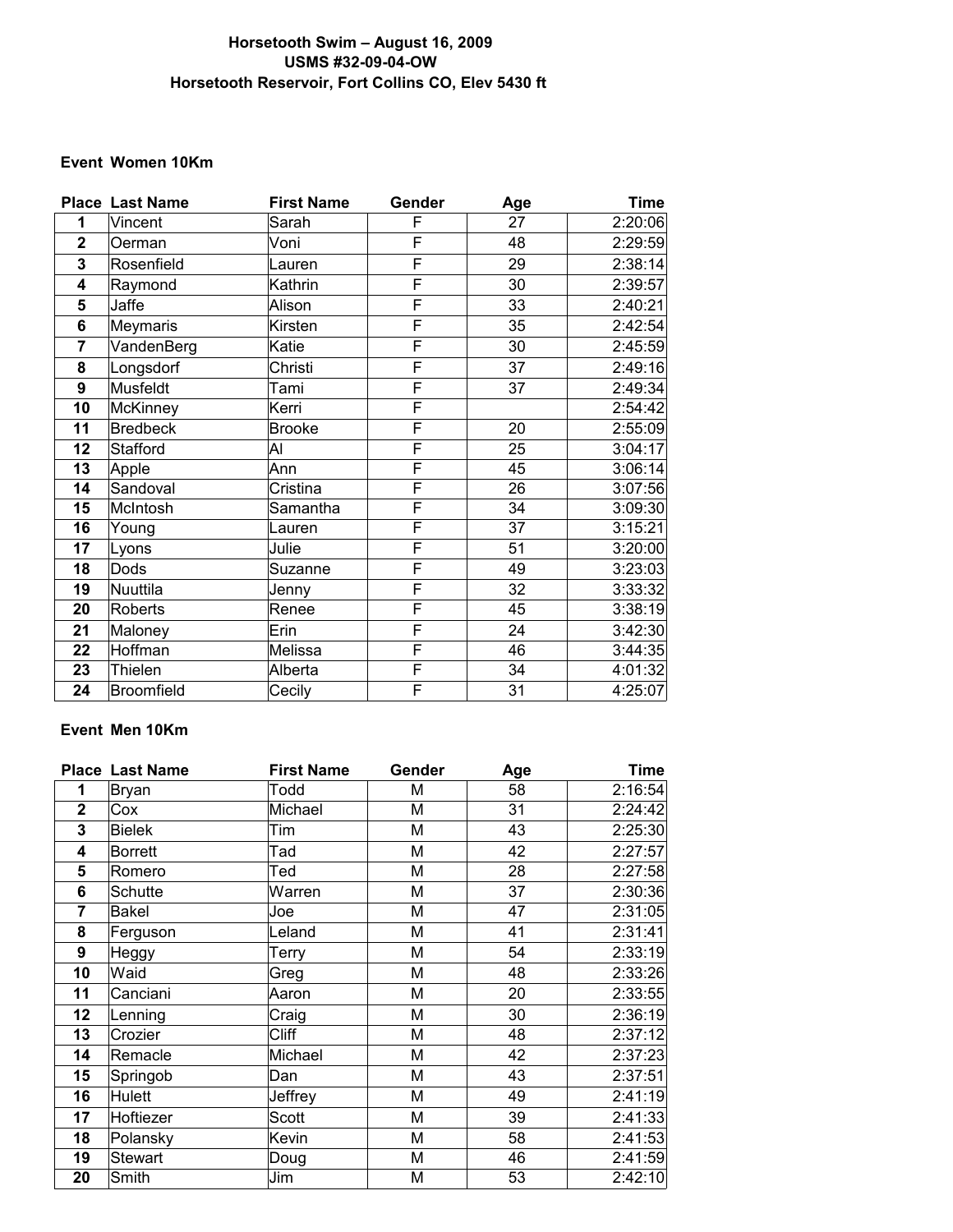| 21 | Magouirk        | Jeffrey        | M | 47 | 2:43:41 |
|----|-----------------|----------------|---|----|---------|
| 22 | Robinson        | Paul           | M | 41 | 2:43:47 |
| 23 | <b>Barnes</b>   | Scott          | M | 48 | 2:45:20 |
| 24 | Ko              | Scott          | M | 26 | 2:46:34 |
| 25 | Gustke          | Robert         | M | 51 | 2:49:17 |
| 26 | Asay            | Levi           | M | 29 | 2:49:53 |
| 27 | <b>McKenry</b>  | Robert         | M | 50 | 2:53:46 |
| 28 | <b>Nuanes</b>   | Jack           | M | 45 | 2:55:46 |
| 29 | Renault         | Zander         | M | 36 | 2:58:45 |
| 30 | Taylor          | T.             | M | 34 | 2:59:01 |
| 31 | Wolf            | Joe            | M | 41 | 3:03:43 |
| 32 | Williams        | Kennon         | M | 28 | 3:08:47 |
| 33 | <b>Tishmack</b> | <b>Jarrett</b> | M | 25 | 3:11:42 |
| 34 | Scholand        | Τ              | M | 38 | 3:11:47 |
| 35 | Rascon          | David          | M | 29 | 3:14:33 |
| 36 | Taylor          | т              | M | 61 | 3:18:13 |
| 37 | Taylor          | Mitch          | M | 57 | 3:22:02 |
| 38 | Goodwin         | Lance          | M | 68 | 3:23:39 |
| 39 | Young           | Joe            | M | 39 | 3:24:42 |
| 40 | McElhinney      | Tom            | M | 56 | 3:34:42 |
| 41 | Hannon          | Dennis         | M | 65 | 3:37:47 |
| 42 | Thornton        | George         | M | 69 | 3:42:22 |

## **Event Women 2.4 Mile Non-Wetsuit**

|                         | <b>Place Last Name</b> | <b>First Name</b> | Gender                  | Age             | <b>Time</b> |
|-------------------------|------------------------|-------------------|-------------------------|-----------------|-------------|
| 1                       | Houlihan               | Myla              | F                       | 45              | 0:56:30     |
| $\overline{\mathbf{2}}$ | Hagadorn               | Heather           | F                       | 44              | 0:57:30     |
| $\overline{\mathbf{3}}$ | Fowler                 | Erin              | $\overline{\mathsf{F}}$ | 21              | 0:58:38     |
| $\overline{\mathbf{4}}$ | Klaus                  | Katie             | F                       | 25              | 0:58:41     |
| 5                       | Fries                  | Carolyn           | F                       | 26              | 0:58:42     |
| 6                       | good                   | tricia            | F                       | $\overline{37}$ | 0:58:50     |
| $\overline{7}$          | Edwards                | Lara              | F                       | 35              | 0:59:03     |
| 8                       | Fowler                 | Lauren            | $\overline{\mathsf{F}}$ | $\overline{19}$ | 1:00:05     |
| $\overline{9}$          | roche                  | carolyn           | F                       | 58              | 1:00:50     |
| 10                      | Gerson                 | Jenny             | F                       | 25              | 1:01:17     |
| 11                      | bank                   | Wendy             | $\overline{\mathsf{F}}$ | 46              | 1:03:57     |
| 12                      | <b>Buffett</b>         | Patty             | $\overline{\mathsf{F}}$ | 36              | 1:04:33     |
| 13                      | Golden                 | Reva              | F                       | 24              | 1:04:39     |
| 14                      | Benay                  | Francoise         | $\overline{\mathsf{F}}$ | 29              | 1:04:44     |
| 15                      | Abbott                 | Lauren            | F                       | 23              | 1:04:52     |
| 16                      | Rocke                  | Jennifer          | F                       | 44              | 1:04:58     |
| 17                      | Cavallaro              | Danielle          | F                       | 31              | 1:05:09     |
| 18                      | laney                  | Judith            | F                       | 56              | 1:05:30     |
| 19                      | Nickerson              | Molly             | F                       | 29              | 1:05:40     |
| 20                      | <b>Bielek</b>          | Amy               | $\overline{\mathsf{F}}$ | 43              | 1:07:27     |
| 21                      | Metzger                | Anne              | F                       | 48              | 1:12:46     |
| 22                      | Weiffenbach            | Nicole            | F                       | 25              | 1:13:39     |
| 23                      | Tiefa                  | Lynda             | F                       | 50              | 1:14:06     |
| 24                      | Kelly                  | Megan             | $\overline{\mathsf{F}}$ | 29              | 1:14:31     |
| 25                      | Ott                    | Katherine         | $\overline{\mathsf{F}}$ | 58              | 1:16:27     |
| 26                      | Lang                   | Carol             | $\overline{\mathsf{F}}$ | 42              | 1:18:13     |
| 27                      | Dudden                 | Kendra            | $\overline{\mathsf{F}}$ |                 | 1:20:27     |
| 28                      | Reed                   | Jocelyn           | $\overline{\mathsf{F}}$ | 55              | 1:21:54     |
| 29                      | Golding                | Sandy             | F                       | 46              | 1:24:47     |
| 30                      | Jones                  | Christine         | F                       | 32              | 1:46:20     |
| $\overline{31}$         | Short                  | Susan             | $\overline{\mathsf{F}}$ | 60              | 1:52:07     |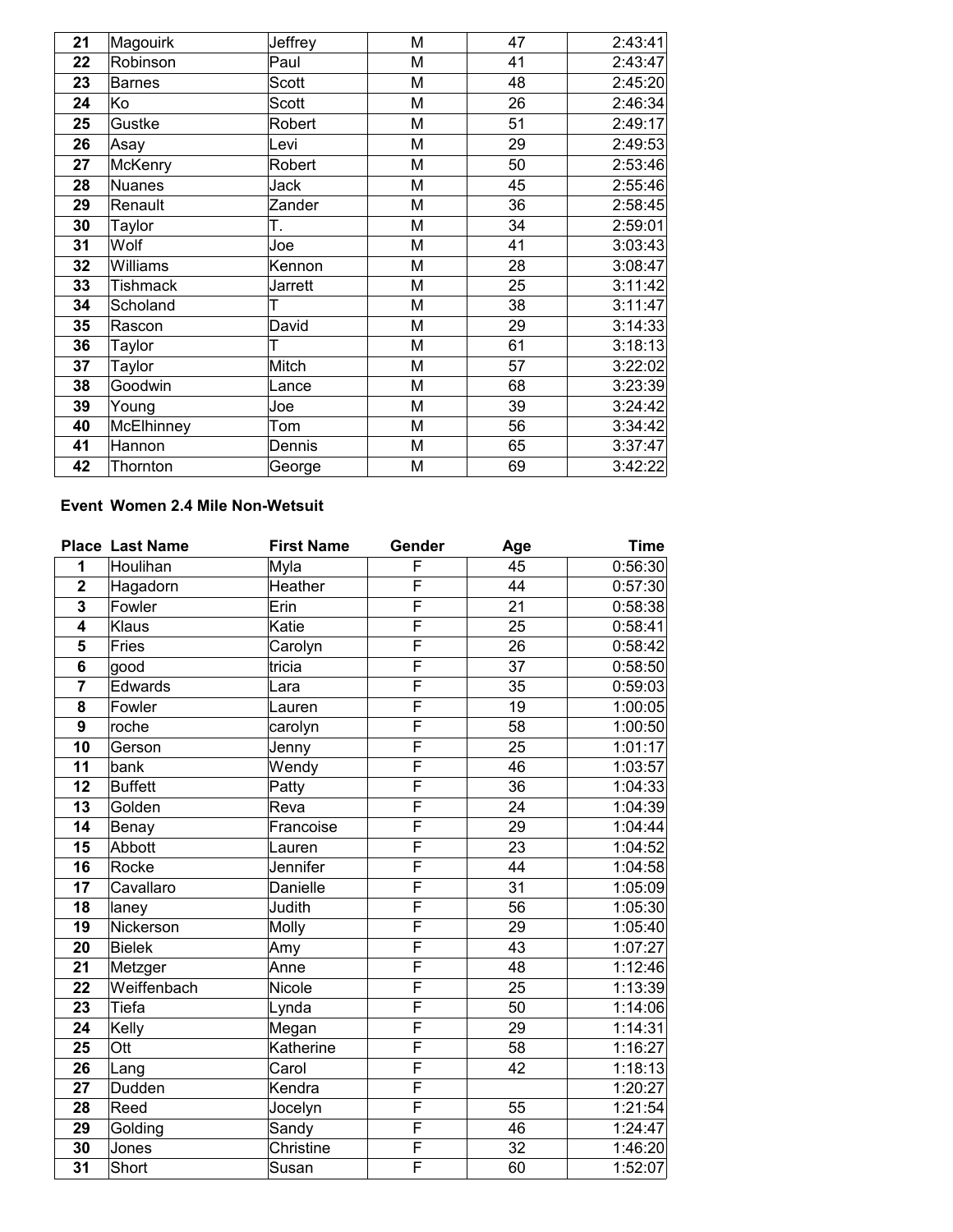| . .<br>w<br>-- |  | 11 |  |
|----------------|--|----|--|
|----------------|--|----|--|

### **Event Men 2.4 Mile Non-Wetsuit**

|                  | <b>Place Last Name</b> | <b>First Name</b> | Gender | Age | <b>Time</b> |
|------------------|------------------------|-------------------|--------|-----|-------------|
| 1                | Christianson           | Jon               | M      | 27  | 0:51:37     |
| $\mathbf{2}$     | Classen                | Ken               | M      | 48  | 0:54:22     |
| 3                | Daerr                  | Justin            | M      | 28  | 0:54:27     |
| 4                | Ackerman               | Adam              | M      | 29  | 0:58:26     |
| 5                | Levine                 | Nicholas          | M      | 28  | 0:59:29     |
| 6                | Levine                 | Andrew            | M      | 31  | 0:59:30     |
| 7                | Keleher                | William           | M      | 46  | 1:01:32     |
| 8                | Roush                  | Stephen           | M      | 46  | 1:01:47     |
| $\boldsymbol{9}$ | Dauksher               | Walter            | M      | 45  | 1:04:59     |
| 10               | Seymour                | Dag               | M      | 50  | 1:05:16     |
| 11               | Davis                  | John              | M      | 21  | 1:08:50     |
| 12               | Rowen III              | Edward            | M      | 58  | 1:09:54     |
| 13               | Streicher              | Η.                | M      | 59  | 1:14:46     |
| 14               | Seckler                | Quint             | M      | 44  | 1:17:17     |
| 15               | Ward                   | Bill              | M      |     | 1:18:52     |
| 16               | Guy                    | Patrick           | M      | 55  | 1:21:07     |
| 17               | <b>Meyers</b>          | Bill              | M      | 52  | 1:23:19     |
| 18               | Valvano                | John              | M      | 52  | 1:28:05     |
| 19               | andersen               | kurt              | M      | 52  | 1:29:54     |
| 20               | Caseria                | Robb              | M      | 49  | 1:40:38     |
| 21               | Elliot                 | James             | M      | 39  | 1:44:26     |
| 22               | Anthony                | Seth              | M      | 26  | 1:57:58     |
| 23               | Reynolds               | Bing              | M      | 69  | 1:59:46     |

### **Event Women 2.4 Mile Wetsuit**

|              | <b>Place Last Name</b> | <b>First Name</b> | Gender | Age | <b>Time</b> |
|--------------|------------------------|-------------------|--------|-----|-------------|
| 1            | Buttermore-Baca        | Zana              | F      | 23  | 0:55:49     |
| $\mathbf{2}$ | Oglesby                | Katie             | F      | 37  | 1:03:00     |
| 3            | Hassel                 | Diana             | F      | 41  | 1:03:30     |
| 4            | <b>Bowers</b>          | <b>Bridgett</b>   | F      | 29  | 1:06:36     |
| 5            | Biber                  | Leah              | F      | 29  | 1:09:57     |
| 6            | Bohlmann               | Lisa              | F      | 43  | 1:10:20     |
| 7            | Zornes                 | Morgan            | F      | 30  | 1:12:22     |
| 8            | Earley                 | Audrey            | F      | 47  | 1:15:00     |
| 9            | Kelley                 | Maureen           | F      | 49  | 1:15:46     |
| 10           | Foley                  | Teresa            | F      | 28  | 1:16:03     |
| 11           | Kennedy                | Summer            | F      | 53  | 1:22:44     |
| 12           | Hunt                   | <b>Karen</b>      | F      | 50  | 1:29:17     |
| 13           | <b>Hutchings</b>       | Erin              | F      | 31  | 1:33:45     |
| 14           | McFarland              | Kelly             | F      | 33  | 1:34:30     |
| 15           | <b>Visel</b>           | Cynthia           | F      | 48  | 1:34:31     |
| 16           | Clark                  | Kimberly          | F      | 42  | 1:35:19     |

#### **Event Men 2.4 Mile Wetsuit**

|   | <b>Place Last Name</b> | <b>First Name</b> | Gender | Aqe | <b>Time</b> |
|---|------------------------|-------------------|--------|-----|-------------|
|   | Rogowski               | David             | м      |     | 0:52:34     |
| ◠ | <b>Keiter</b>          | lEric⊦            | М      | 41  | 0:55:31     |
|   | Haji                   | Salim             | м      | 38  | 0:56:05     |
|   | Ida                    | <b>Kevin</b>      | М      | 26  | 0:56:08     |
|   | reanor                 | Nate              | М      | 31  | 0:56:09     |